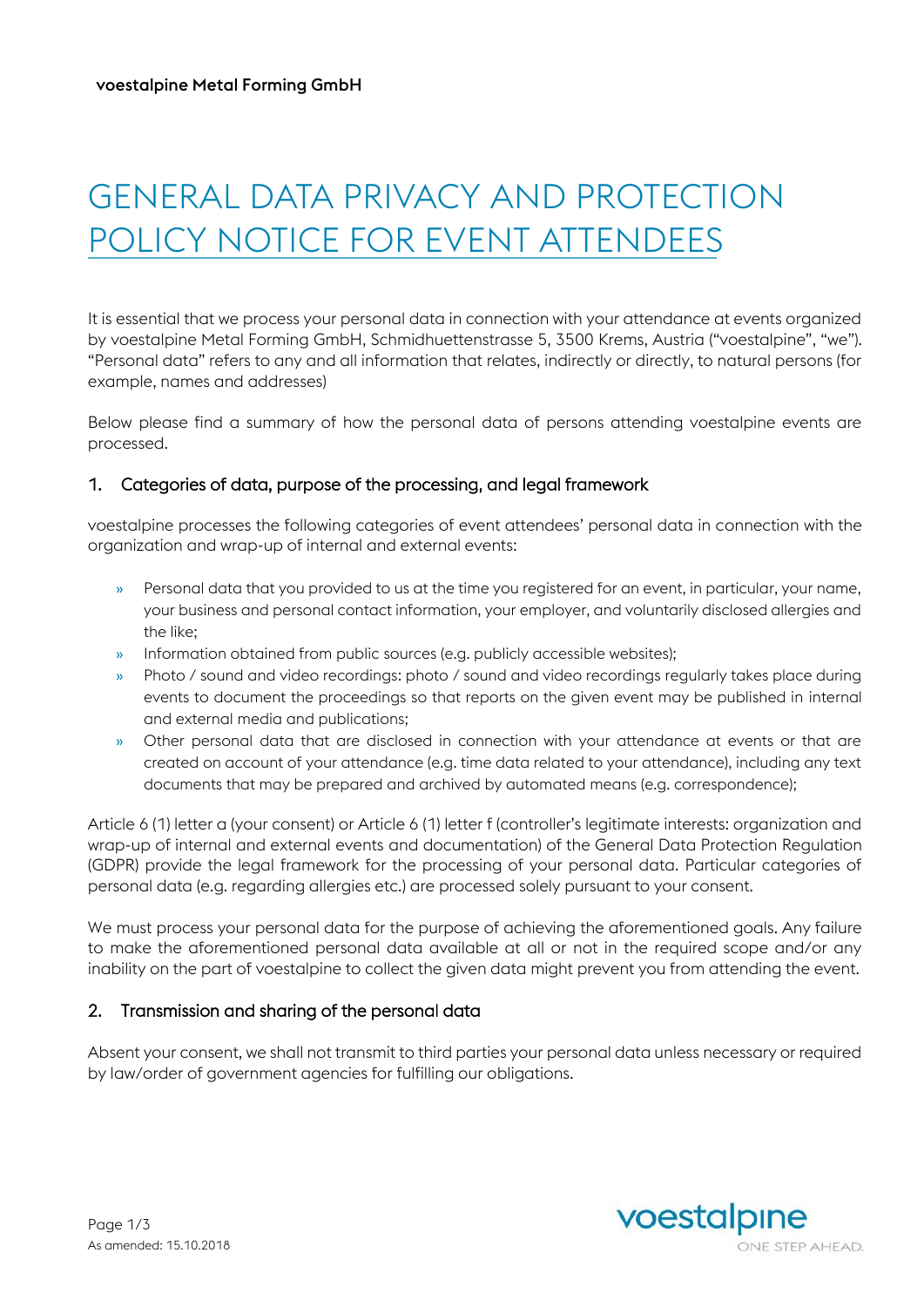voestalpine assigns the processing of personal data to so-called "processors" (service providers), e.g. event agencies. These processors are contractually bound to comply with the requirements of data privacy and protection laws.

The recipients described in this item 2 may be domiciled in countries outside of the European Union ("Non-EU Countries") where applicable law may not provide the same level of data protection and privacy as in your home country. In this case, data are transmitted in accordance with statutory requirements solely if the European Commission has issued an "Adequacy Decision" subject to which appropriate guarantees have been stipulated with the recipient (e.g. [Standard contractual clauses](https://ec.europa.eu/info/law/law-topic/data-protection/data-transfers-outside-eu/model-contracts-transfer-personal-data-third-countries_en) have been agreed); if the recipient participates in an approved certification system (e.g. th[e EU-US Privacy Shield\)](https://www.privacyshield.gov/welcome); if binding internal data protection and privacy requirements pursuant to Art. 47 GDPR have been put in place; or if an exemption has been granted under Art. 49 GDPR (for example, because you expressly consented to the proposed transmission of your data after having been informed of the potential risks to you of such data transmission absent an adequacy decision and appropriate guarantees). Please see the contact information in item 5 for further information as well as a copy of the measures that have been put in place.

# 3. Retention periods

If no retention period is expressly specified at the time the data is collected (e.g. in connection with a declaration of consent), your personal data will be erased or anonymized, provided they no longer need to be kept and provided statutory retention obligations (e.g. retention obligations under commercial or tax law) or legal claims do not preclude any erasure.

## 4. Right to information, rectification, erasure, or to restrict the processing of your personal data; right to object; right to portability of the data as well as right to revoke previously given consent

- » Under Art. 15 GDPR, you have the right to request a confirmation whether your personal data are being processed by the controller and the right to request information about the given data.
- » Under Art. 16 GDPR, you have the right to request immediate rectification of any inaccuracies in your personal data and/or the right to request that any incomplete data be completed.
- » Under Art. 17 GDPR, you have the right to request erasure of your personal data.
- » Under Art. 18 GDPR, you have the right to request restrictions on the processing of your personal data.
- » Under Art. 20 GDPR, you are entitled to the portability of your personal data.
- » Under Art. 21 GDPR, you have the right to object to the processing of your personal data.
- » Finally, you also have the right to lodge a complaint with the supervisory authority concerned.
- » If your personal data are being processed with your consent, you have the right to revoke such consent at any time and such withdrawal shall not affect the lawfulness of the processing of your personal data until such time.

In order to ensure efficient responses to such requests, we ask that you contact us using the contact information set forth below; we also ask that you always submit proof of your identity, for example, by transmitting an electronic copy of your identity document.

## 5. Contact